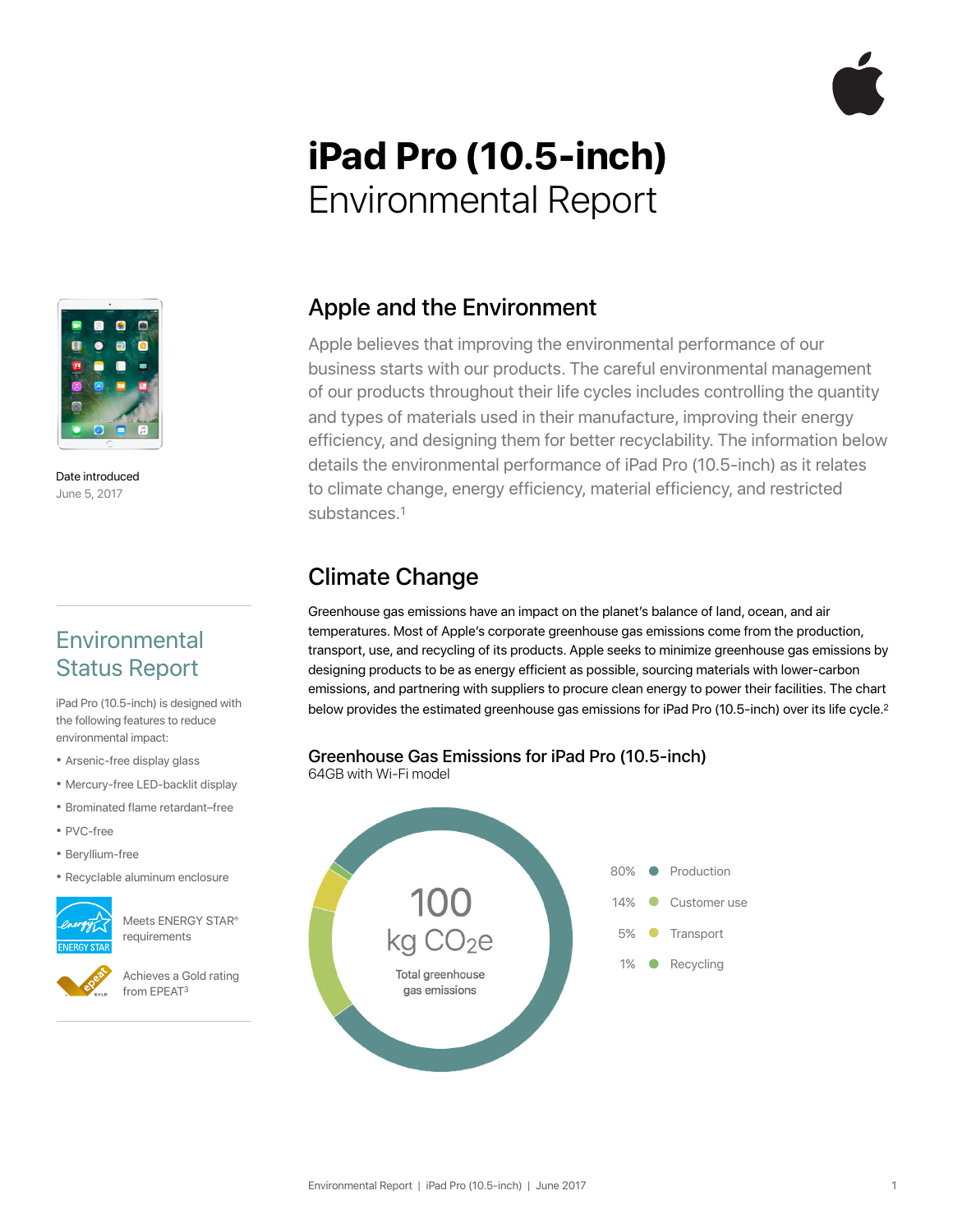

#### **Battery design**

iPad Pro (10.5-inch) features a lithium-ion polymer battery chemistry that is free of lead, cadmium, and mercury. This allows for an extended lifespan and is designed to deliver up to 1000 full charge and discharge cycles before it reaches 80 percent of its original capacity.

# Energy Efficiency

Because one of the largest portions of product-related greenhouse gas emissions results from actual use, energy efficiency is a key part of each product's design. iPad Pro (10.5-inch) uses power-efficient components and software that intelligently manages power consumption. In addition, iPad Pro (10.5-inch) outperforms the ENERGY STAR Program Requirements for Computers. The following table details the power consumed by iPad Pro (10.5-inch) in different use modes.

#### Power Consumption for iPad Pro (10.5-inch)

| Mode                     | 100V   | <b>115V</b> | 230V   |
|--------------------------|--------|-------------|--------|
| Sleep                    | 0.31W  | 0.27W       | 0.27W  |
| Idle-Display on          | 2.73W  | 2.77W       | 2.88W  |
| Power adapter, no-load   | 0.042W | 0.041W      | 0.044W |
| Power adapter efficiency | 81.0%  | 81.4%       | 77.5%  |

# Material Efficiency

Apple's ultracompact product and packaging designs lead the industry in material efficiency. Reducing the material footprint of a product helps maximize shipping efficiency. It also helps reduce energy consumed during production and material waste generated at the end of the product's life. iPad Pro (10.5-inch) is made of aluminum and other materials highly desired by recyclers. The chart below details the materials used in iPad Pro (10.5-inch).4

#### Material Use for iPad Pro (10.5-inch)

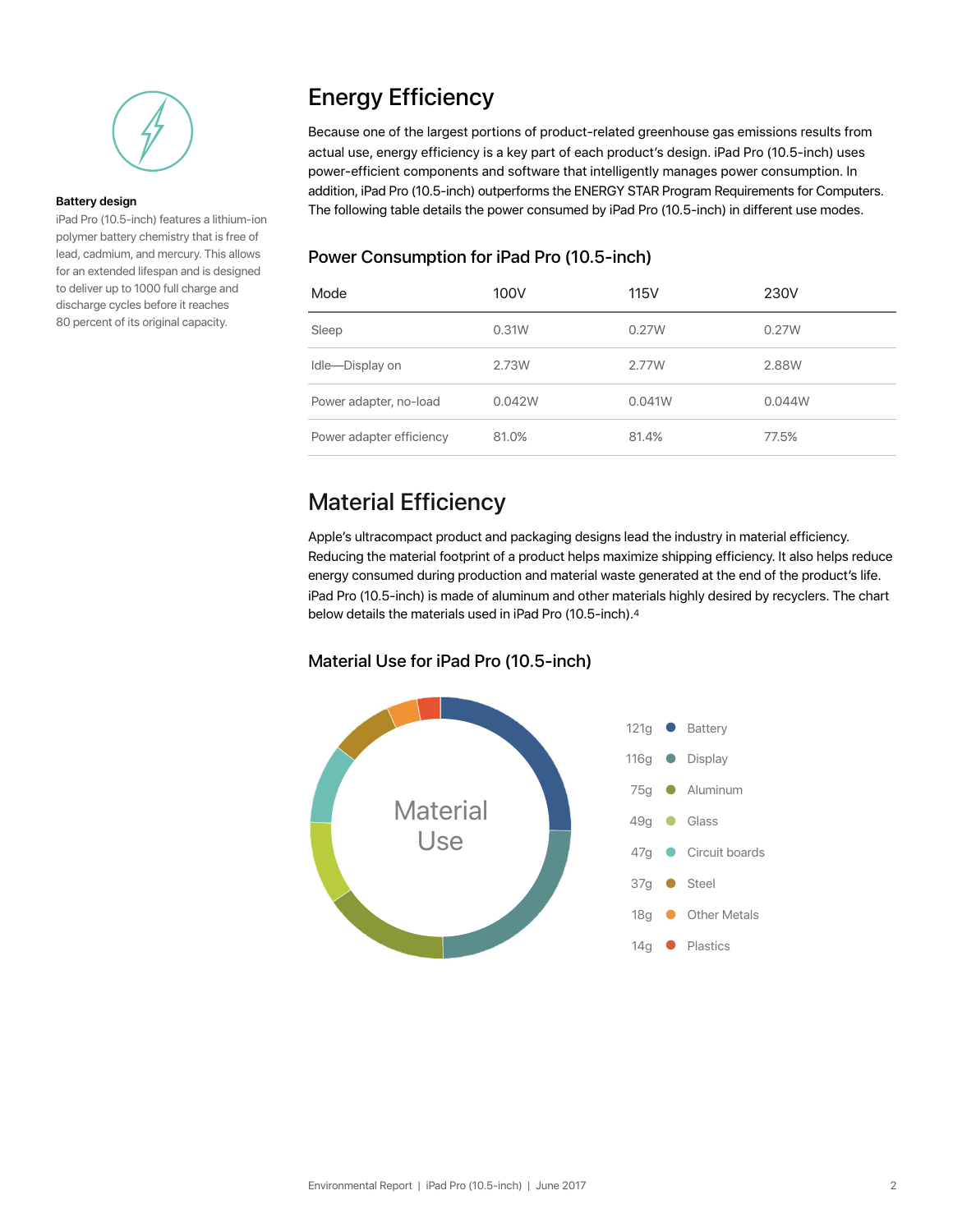

iPad Pro (10.5-inch) contains at least 40 percent recycled content. In addition, the packaging fibers originate from responsibly managed forests, bamboo, and waste sugarcane.

# Packaging

The packaging for iPad Pro (10.5-inch) is highly recyclable, and 100 percent of the fiber in its retail box is either recycled, an agricultural by-product, or sourced from responsibly managed forests. The following table details the materials used in iPad Pro (10.5-inch) packaging.<sup>1</sup>

#### Packaging Breakdown for iPad Pro (10.5-inch)

| Material                        | Retail box | Retail and shipping box |
|---------------------------------|------------|-------------------------|
| Fiber (corrugate, molded fiber) | 262q       | 552q                    |
| Other plastics                  | 7q         | 7а                      |

#### Restricted Substances

Apple has long taken a leadership role in restricting harmful substances from its products and packaging. As part of this strategy, all Apple products comply with the strict European Directive on the Restriction of the Use of Certain Hazardous Substances in Electrical and Electronic Equipment, also known as the RoHS Directive. Examples of materials restricted by RoHS include lead, mercury, cadmium, hexavalent chromium, and the brominated flame retardants (BFRs) PBB and PBDE. iPad Pro (10.5-inch) goes even further than the requirements of the RoHS Directive by incorporating the following more aggressive restrictions:

- Arsenic-free display glass
- Mercury-free LED-backlit display
- BFR-free
- PVC-free
- Beryllium-free



# Recycling

Through ultra-efficient design and the use of highly recyclable materials, Apple has minimized material waste at the product's end of life. In addition, Apple offers and participates in various product take-back and recycling programs in 99 percent of the countries where Apple products are sold. All products are processed in the country or region in which they are collected. For more information on how to take advantage of these programs, visit [www.apple.com/recycling.](http://www.apple.com/recycling)